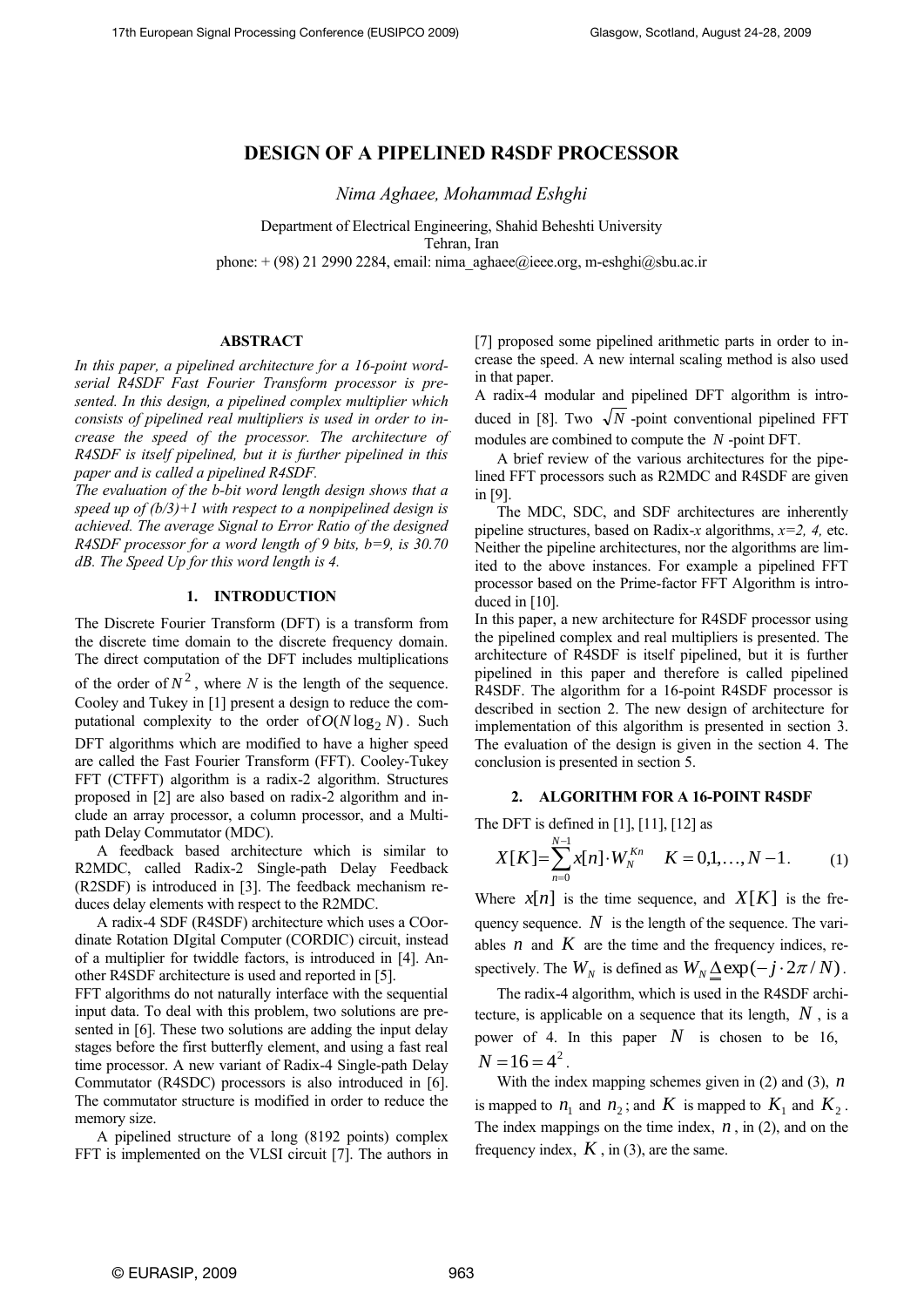$$
n = 4n2 + n1, n = 0, 1, ..., N - 1, for
$$
  
\n
$$
n1, n2 = 0, 1, 2, 3
$$
 (2)

$$
K = 4K_2 + K_1, K = 0, 1, ..., N - 1, \text{ for}
$$
  

$$
K_1, K_2 = 0, 1, 2, 3
$$
 (3)

By using the index mappings of  $(2)$  and  $(3)$ , equation  $(1)$ reformulates to (4).

$$
X[4K_2 + K_1] = \sum_{n=0}^{N-1} x[4n_2 + n_1] \cdot W_N^{(4K_2 + K_1)(4n_2 + n_1)} \tag{4}
$$

When  $N = 16$ , for  $K_1 = 0, 1, 2, 3$ ; equation (4) is rewritten as four sets of equations, which lead to a matrix form as (5).

$$
\begin{bmatrix} X[n+0] \\ X[n+4] \\ X[n+8] \\ X[n+12] \end{bmatrix} = \mathbf{F}_4 \times \begin{bmatrix} b[4n+0] \\ b[4n+1] \\ b[4n+2] \\ b[4n+3] \end{bmatrix}, \quad n = 0, 1, 2, 3 \quad (5)
$$

where  $F_4$ , the operator matrix which represents a 4-point DFT, is

$$
F_4 = \begin{bmatrix} 1 & 1 & 1 & 1 \\ 1 & -j & -1 & j \\ 1 & -1 & 1 & -1 \\ 1 & j & -1 & -j \end{bmatrix}, \qquad (6)
$$

and

 $\sqrt{ }$ 

$$
\begin{cases}\nb[n+0] = a[n+0]W_N^0 \\
b[n+4] = a[n+4]W_N^n \\
b[n+8] = a[n+8]W_N^{2n}, \quad n = 0, 1, 2, 3. \quad (7) \\
b[n+12] = a[n+12]W_N^{3n} \\
\text{The } "a" \text{ array is} \\
a[n] \quad \begin{bmatrix} x[n] \end{bmatrix}\n\end{cases}
$$

$$
\begin{bmatrix} a[n+4] \\ a[n+8] \\ a[n+12 \end{bmatrix} = F_4 \times \begin{bmatrix} x[n+4] \\ x[n+8] \\ x[n+12] \end{bmatrix}, n = 0, 1, 2, 3. \quad (8)
$$

Equations (8), (7), and (5) show that it is possible to perform a DFT in three steps [12]. These steps are in order and serial in time; i.e. the first step is (8), the second step is (7), and the last step is (5). The output values of this algorithm are in the bit-reversed order.

The above procedure to extract R4SDF algorithm for a 16-point transform is applicable for any DFT with a length of 4 to the power of *p*. In this case, for *p* greater than 2, there will be more 4-point DFTs and Twiddle factor multiplications in the final algorithm.

#### **3. DESIGN OF A PIPELINED R4SDF**

A 16-point R4SDF processor consists of two *Butterfly unit*s, a *Multiplier unit* and some register banks, organized in three steps [9], as shown in Figure 1. In this figure, there are six register banks. Each register bank in step-1 contains four registers, and in step-3 contains one register. The *Butterfly unit*s and the *Multiplier unit* are the processing units of the architecture.

The bottleneck of this pipelined processor is the *Multiplier unit*. In this paper, a pipelined multiplier, instead of a nonpipelined multiplier, is proposed In order to solve the bottleneck problem and to increase the total speed of the FFT processor.

# **3.1 Design of the step-1**

As shown in Figure 1, the step-1 includes a *Butterfly unit* and three register banks. The *Butterfly unit* includes a 4-point butterfly and four multiplexers as shown in Figure 2. The three inputs, to the *Butterfly unit* are the outputs of three register banks. The remaining input is the processor's input. The three outputs, of the *Butterfly unit* are fed back into the three register banks. The forth output is the input of the *Multiplier unit*. The 'Sel' is a one bit input of the *Butterfly unit* to select its mode of operation.

The *Butterfly unit* has two operational modes, selected by the 'Sel' signal, see Figure 2. In the first mode, the *Butterfly unit* passes the inputs to the outputs. In the second mode, the *Butterfly unit* passes the DFTs of the inputs.

The register banks, always, save the three outputs of the *Butterfly unit*. There are four registers in each register bank, which compose a shift register.

# **3.2 Design of a Pipelined Complex Multiplier using Pipelined Real Multipliers**

The complex multiplier is designed based on the following reformulated expansion [13]

$$
(xr + jxi) \cdot (Wr + jWi) =
$$

$$
\{ [(xi + xr) \cdot Wr] - [Ws \cdot xi] \}
$$
 (9)

$$
+j\{[(xi+xr)\cdot Wr]+[Wd\cdot xr]\}.
$$

Where  $Wr$  and the  $Wi$  are the real and the imaginary parts of the *W<sup>N</sup>* , respectively. The *Wd* and *Ws* are the differ-

ence and the sum of the imaginary and the real parts of  $W_N$ .

$$
Wd = Wi - Wr \tag{10}
$$

$$
Ws = Wi + Wr \tag{11}
$$

For each  $W_N$  instead of saving two real values,  $Wr$  and

Wi, three real values, Wr, Wd, and Ws are saved in the memory. The block diagram of this modified complex multiplier based on (9) is shown in Figure 3.

The direct design of a complex multiplier includes four real multipliers and two real adders. By using this modified design, instead of the direct design, the number of the real multipliers reduces to three, and the number of the real adders increases to three. Since the real multiplier is larger than the adder, the modified design is smaller than the direct design. Therefore, the modified complex multiplier [13] is used in this paper.

The *Multiplier unit* has the greatest delay time among the parts of the processor. The *Multiplier unit* is pipelined in order to increase the speed of the R4SDF processor.

The complex multiplier is pipelined as shown in Figure 4. This architecture has three steps. In this complex multiplier,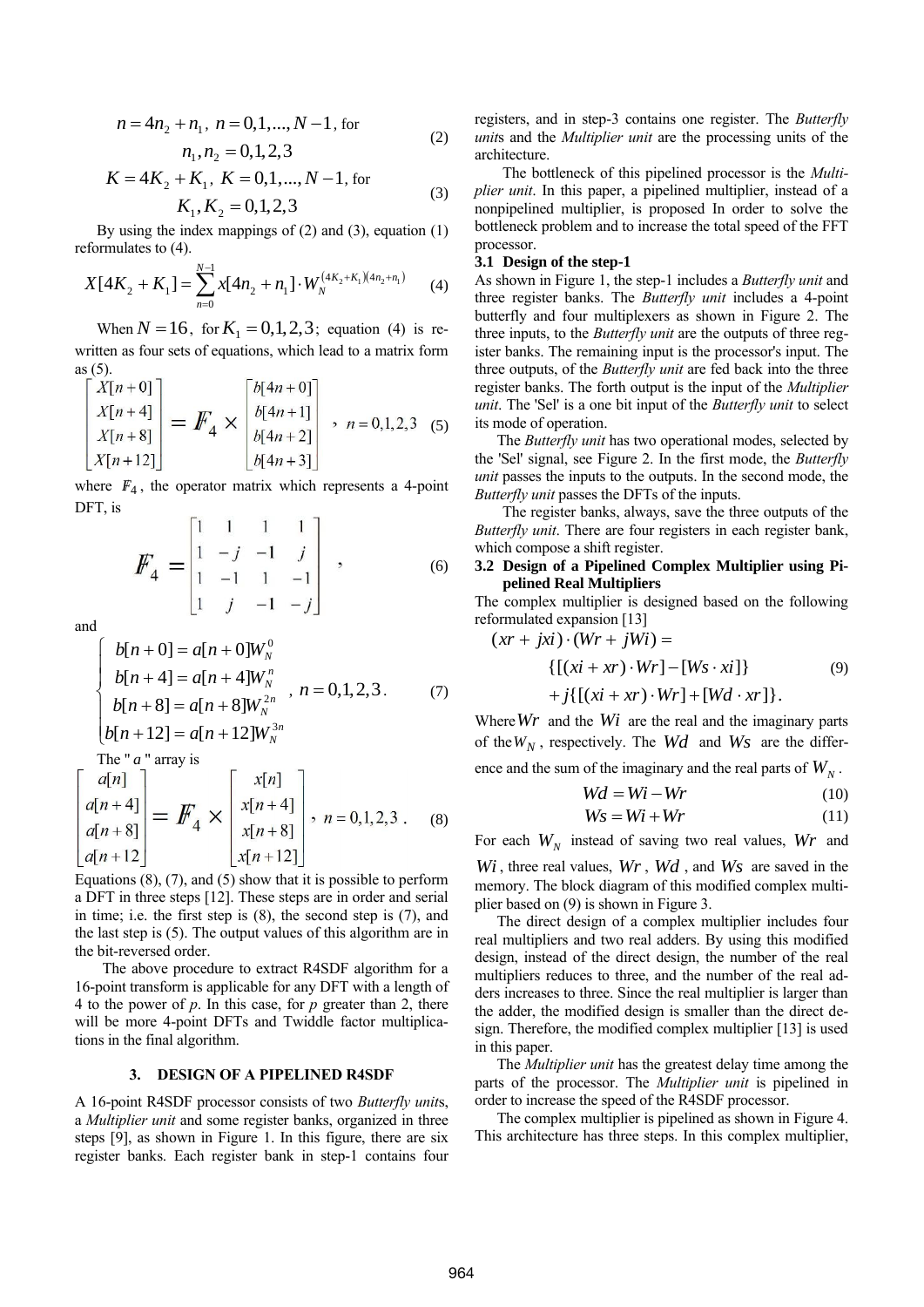

Figure 1 – Computation steps of radix-4 DFT



Figure 2 – Internal structure of a Butterfly unit.

the Sign Magnitude (SM) values of the  $x_r$ ,  $x_i$ , and  $x_i + x_r$ are used by the real multipliers. The Two's Complement (TC) to SM converter unit, called *conv*, is used to convert TC input numbers to SM numbers. The initial adder and TC to SM converters are in step-1. In step-2, three real multiplications are performed on the magnitudes only. Each real multiplier, *mult*, also passes its inputs to the outputs.

In step-3, the inputs passed by the *mult* are used to form the sign of the product by using an XOR gate. This sign is used to convert back the results into TC value, by using the *conv* unit. Multiplication of "m" by -1, as shown in Figure 3, is done by enabling/disabling the *conv*, just before the final additions. The trivial multiplication by  $-j$  is performed by changing the sign of the real part of input and by exchanging the real and the imaginary parts. For the trivial multiplication by 1, input is passed to output.

The design of a radix-4 FFT processor, Figure 1, using a pipelined complex multiplier, Figure 4, reduces the clock pulse period time. However, the bottleneck still is on the real multiplier of this complex multiplier. To overcome this problem, the real multiplier, *mult*, is also designed in a pipelined manner using the successive additions technique.

In the successive additions, the multiplier adds the partial products to form the final product. The block diagram of a pipelined real multiplier is shown in Figure 5. This structure contains *Partial Product adders*, arrays of AND gates which are called *AAND* units, and registers. A *Partial Product Adder* includes an *AAND* unit and a real adder, Figure 5(b). The *AAND* unit consists of *b* AND gates, Figure 5(c). The parameter *b* is the word length of the processor.

In the proposed multipliers, following each addition, the least significant bit is omitted to keep the word length constant throughout the multiplier.

### **3.3 Design of the step-3**

The step-3 is similar to the step-1 except that each register bank includes only one register. The control signals of the step-1 and the step-3 are also different.



Figure 3 – Internal block diagram of a complex multiplier (3 real adders and 3 real multipliers).

### **4. THE EVALUATION OF THE DESIGN**

#### **4.1 The speed up evaluation**

The R4SDF structure presented in [9] has three steps with a nonpipelined complex multiplier, Figure 1. The delay of the *butterfly* unit is  $t(B)=t(c)+2\times t(a)$ , where  $t(c)$  is the delay of the *conv* unit, and *t(a)* is the delay of the real adder. Since *t*(*c*)≈ *t*(*a*), the unit delay is defined as *t*(*U*)=*t*(*c*)=*t*(*a*), therefore,  $t(B)=3t(U)$ . As shown in Figure 3, the delay of the complex multiplier using successive adders in its real multipliers leads to a delay time of  $t(CM)=2\times t(c)+(b+1)\times t(a)=(b+3)\times t(U)$ . The parameter *b* is the processor's word length. Figure 4 and Figure 5, excluding registers, show the details of this calculation.

In the conventional R4SDF, the complex multiplier in step-2 has the maximum delay time with respect to the other steps. Therefore, the total delay time of the conventional R4SDF processor for *m* inputs, is  $t0=(m+15)\times t(CM)$  or

$$
t0=(m+15)(b+3)\times t(U). \tag{12}
$$

The pipelined R4SDF processor proposed in this paper has a pipelined complex multiplier, Figure 4, in which the real multipliers are also pipelined, Figure 5. The maximum delay time of the pipelined complex multiplier is *t(PCM)=2t(U)*, and the delay time of the *butterfly* unit, *3t(U)*, is dominant. Total number of clock cycles for *m* DFT operations is the number of cycles needed in the non-piplined design (*m*+15) in addition to the clock cycles required by the pipelined complex multiplier which is *(b+1)*. The required clock cycles by the complex multiplier consist of the required clock cycles by the real multiplier shown in Figure 5(a), which is equal to *(b-1)*, plus two cycles for the step-1 and step-3 of complex multiplier, as shown in Figure 4. Therefore, the total delay time of the proposed pipelined R4SDF is

$$
t1 = (m + 15 + b + 1) \times maximum\_delay\_time
$$

$$
= (m + b + 16) \times t(B)
$$
  
=  $(m + b + 16) \times 3t(U)$ . (13)

 $(12)$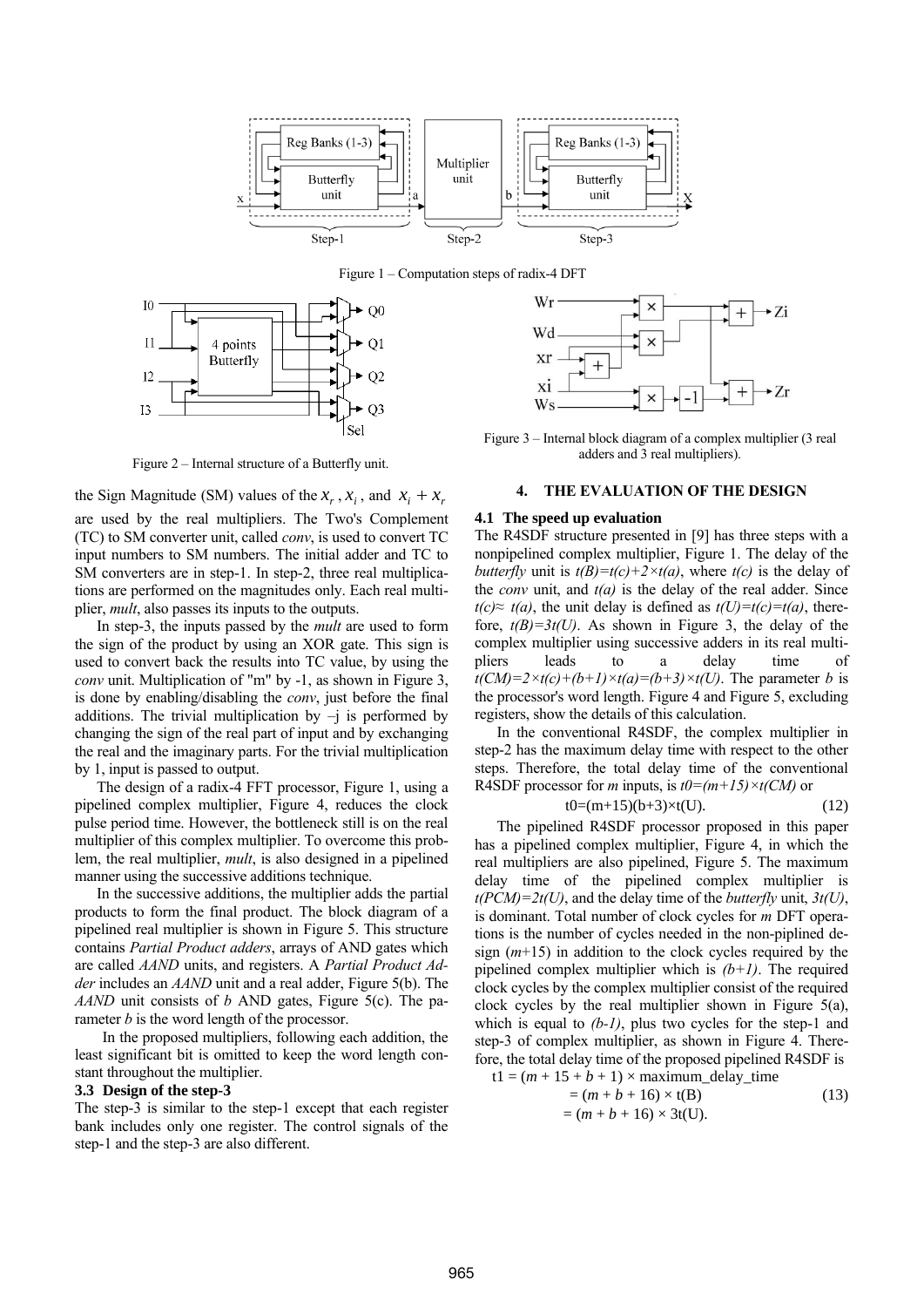

Figure 4 – Block diagram of a pipelined complex multiplier using real multipliers, *mult*s.



Figure 5 – Block diagram of a pipelined real multiplier, *mult*, using successive additions. (a) Pipelined real multiplier using *Partial Product Adder*s and *AAND* units. (b) Internal structure of *Partial Product Adder*s. (c) Internal structure of an *AAND* unit.

The Speed Up (SU) [14] is defined as  
\n
$$
SU = \frac{\text{Totaldelay before pipelining}}{\text{Totaldelay after pipelining}}.
$$
\n(14)

The SU of the proposed design with respect to the conventional design [9] is the ratio of  $(12)$  to  $(13)$ .

 $((b+3) \times m + 15b + 45)/(3m + 3b + 48)$  $SU = t0/t1 =$ (15)

The speed up with respect to *m* is shown in Figure 6. As indicated by Equation 15, For the large number of inputs,  $m \gg b$ , the SU of the proposed design converges to